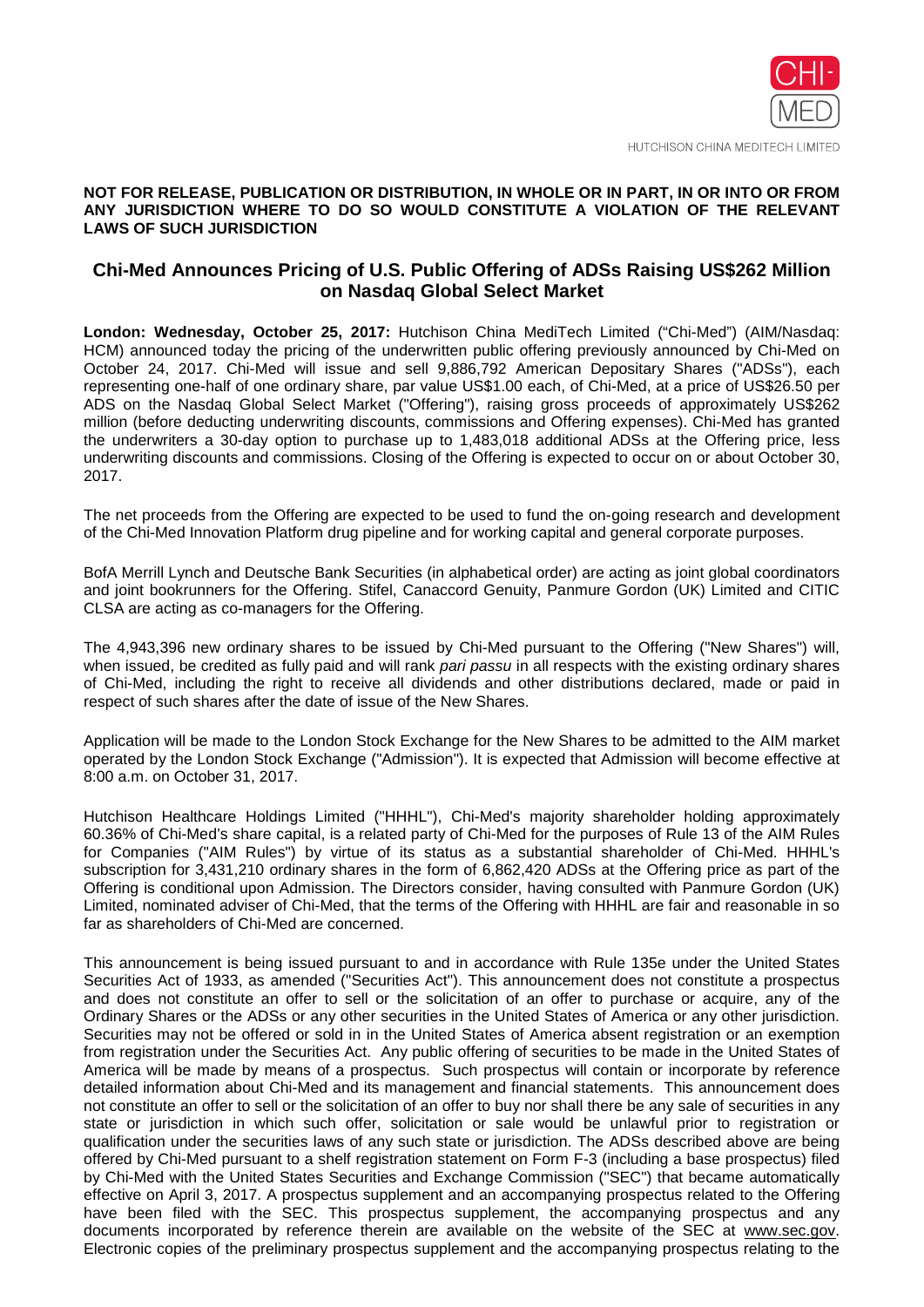Offering may be obtained from (i) BofA Merrill Lynch by mailing NC1-004-03-43, 200 North College Street, 3rd<br>floor. Charlotte. NC 28255-0001. Attn: Prospectus Department or emailing floor, Charlotte, NC 28255-0001, Attn: Prospectus Department or emailing dg.prospectus requests@baml.com, or (ii) Deutsche Bank Securities Inc. by mailing 60 Wall Street, New York, NY 10005, Attention: Prospectus Group or emailing prospectus.cpdg@db.com.

No money, securities or other consideration is being solicited, and, if sent in response to the information contained in this announcement, will not be accepted.

This announcement is not directed to, or intended for distribution or use by, any person or entity that is a citizen or resident or located in any locality, state, country or other jurisdiction where such distribution, publication, availability or use would be contrary to law or regulation or which would require any registration or licensing within such jurisdiction.

The distribution of this announcement into jurisdictions other than the UK may be restricted by law. Persons into whose possession this announcement come should inform themselves about and observe any such restrictions.

This announcement contains inside information for the purposes of Article 7 of EU Regulation 596/2014.

### **About Chi-Med**

Chi-Med is an innovative biopharmaceutical company which researches, develops, manufactures and sells pharmaceuticals and healthcare products. Its Innovation Platform, Hutchison MediPharma Limited, focuses on discovering and developing innovative therapeutics in oncology and autoimmune diseases for the global market. Its Commercial Platform manufactures, markets and distributes prescription drugs and consumer health products in China.

Chi-Med is majority owned by the multinational conglomerate CK Hutchison Holdings Limited (SEHK: 0001). For more information, please visit: www.chi-med.com.

#### **Forward-Looking Statements**

*This announcement contains forward-looking statements within the meaning of the "safe harbor" provisions of the U.S. Private Securities Litigation Reform Act of 1995. These forward-looking statements reflect Chi-Med's current expectations regarding future events, including management's goals and objectives and the successful completion of the Offering. Forward-looking statements involve risks and uncertainties. More information about such risks and uncertainties is contained or incorporated by reference in the prospectus supplement and the accompanying prospectus related to the Offering filed with the SEC. Existing and prospective investors are cautioned not to place undue reliance on these forward-looking statements, which speak only as of the date hereof. For further discussion of these and other risks, see Chi-Med's filings with the SEC and on AIM. None of Chi-Med, BofA Merrill Lynch or Deutsche Bank Securities Inc. (in alphabetical order) undertakes any obligation to update or revise the information contained in this announcement, whether as a result of new information, future events or circumstances or otherwise.* 

#### **Important Notice**

No prospectus required for the purposes of the Prospectus Directive or admission document will be made available in connection with the matters contained in this announcement. For these purposes , the term "Prospectus Directive" means Directive 2003/71/EC (including the 2010 PD Amending Directive, to the extent implemented in the Relevant Member States) and includes any relevant implementing measure in the Relevant Member State and the term "2010 PD Amending Directive" means Directive 2010/73/EU.

This communication, in so far as it constitutes an invitation or inducement to enter into investment activity (within the meaning of s21 Financial Services and Markets Act 2000 as amended) in connection with the securities which are the subject of the Offering described in this announcement or otherwise, is being directed only at (i) investment professionals falling within Article 19(5) of the Financial Services and Markets Act 2000 (Financial Promotion) Order 2005, or the Order, (ii) high net worth entities, and other persons to whom it may lawfully be communicated, falling within Article 49(2)(a) to (d) of the Order or (iii) persons who fall within Article 43(2) of the Order to whom it may lawfully be communicated (all such persons together each being referred to as a "relevant person"). The ADSs are only available to, and any invitation, offer or agreement to